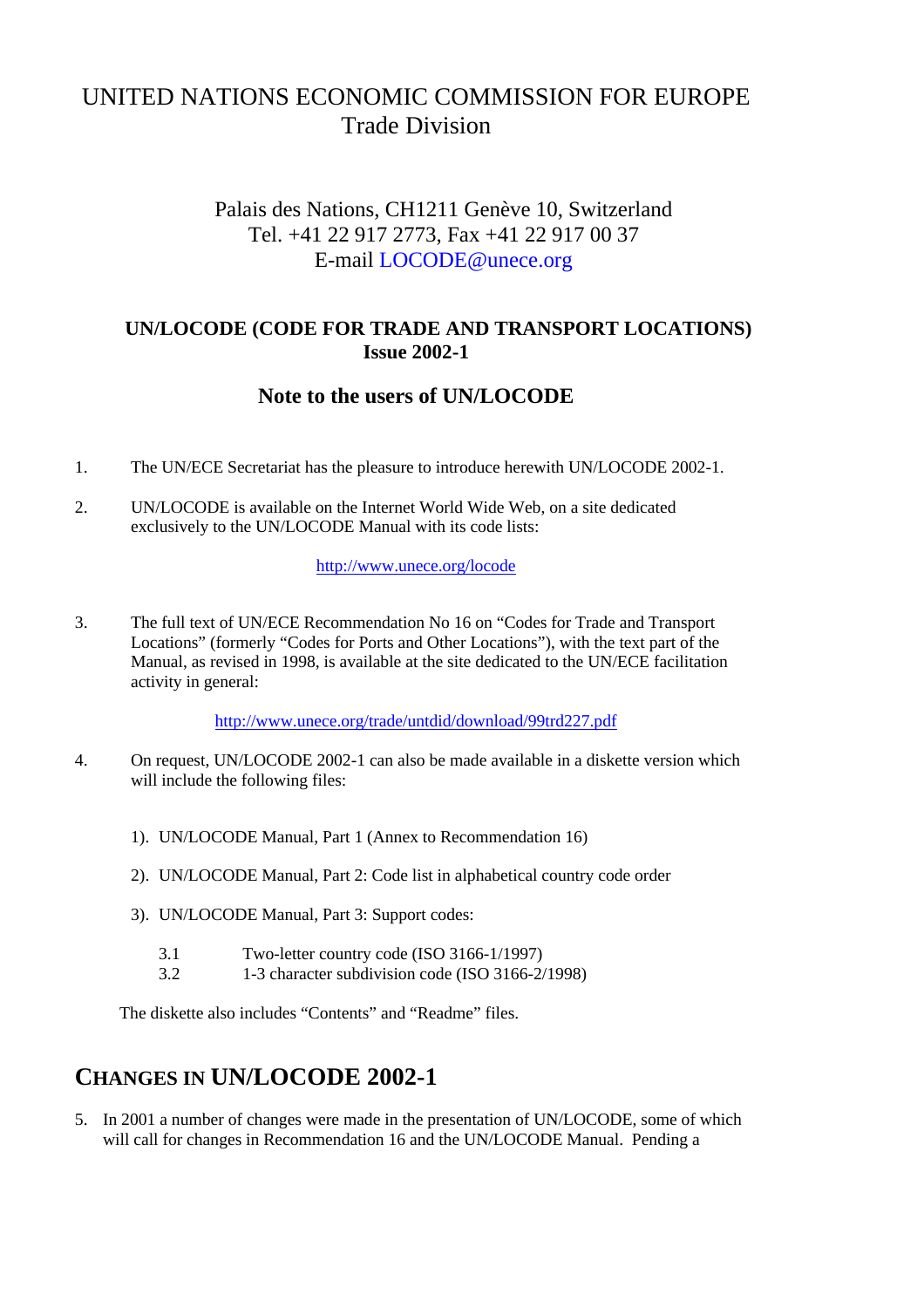forthcoming revision of these documents, the following changes that were implemented in UN/LOCODE 2001 are maintained in UN/LOCODE 2002-1:

#### **5.1 Double columns**

As agreed at the time of the 1998 revision of Recommendation 16, the code list is now presented in two versions, one which includes diacritic marks in place names and one from which these marks have been removed.

### **5.2 Geographical coordinates**

A new column for geographical coordinates (lat/long) has been introduced. Data is being added in this column when available to the secretariat. In order to avoid unnecessary use of non-standard characters and space, the following standard presentation is used:

0000N 00000W, 0000S 00000E etc,

where the two last digits refer to minutes and the two or three first digits indicate the degrees. Coordinates are stated for some 3400 locations in UN/LOCODE 2002-1

### **5.3 Classifiers in Change column**

The classifiers in the Change column were adjusted to reflect practice elsewhere in the UN/EDIFACT environment. This means that in UN/LOCODE 2002-1, the following classifiers are used:

- $X =$  marked for deletion in the next issue
- $#$  = Change in the location name
- $\vert$  = Other change in the entry
- $+$  = Entry added to the current issue
- $=$   $=$  Reference entry
- $\mathcal{L} =$  Is retained for certain entries in the USA code list ("controlled duplications")

### **5.4 Alignment of function classifiers**

In order to align the use of function classifiers in Recommendations 16 and 19, it was agreed that the classifier "8" in Rec. 16 will be reserved for inland waterway and lake ports whereas the letter "B" will represent border crossings. The change would be introduced once a list of inland waterway and lake ports had been established. So far, only 118 such "inland ports" have been notified to the secretariat and have been classified as such in UN/LOCODE 2002-1. Before a formal amendment is included in a revised Recommendation 16, the justification for the change may need to be reviewed.

Rec. 16 includes a definition of "Inland Clearance Depot" (with synonyms "Dry Port", Inland Clearance Terminal, etc.). One country has requested that Inland Clearance Depots, as defined in Rec. 16, should be given a specific classifier. As the classifier "6" has been reserved in Rec. 16 for this type of function, and pending further consideration of this matter, the secretariat has provisionally used the classifier "6" to ICDs in UN/LOCODE 2002-1

# **5.5 Other changes**

The code list for Germany has been updated to include subdivision codes for practically all locations.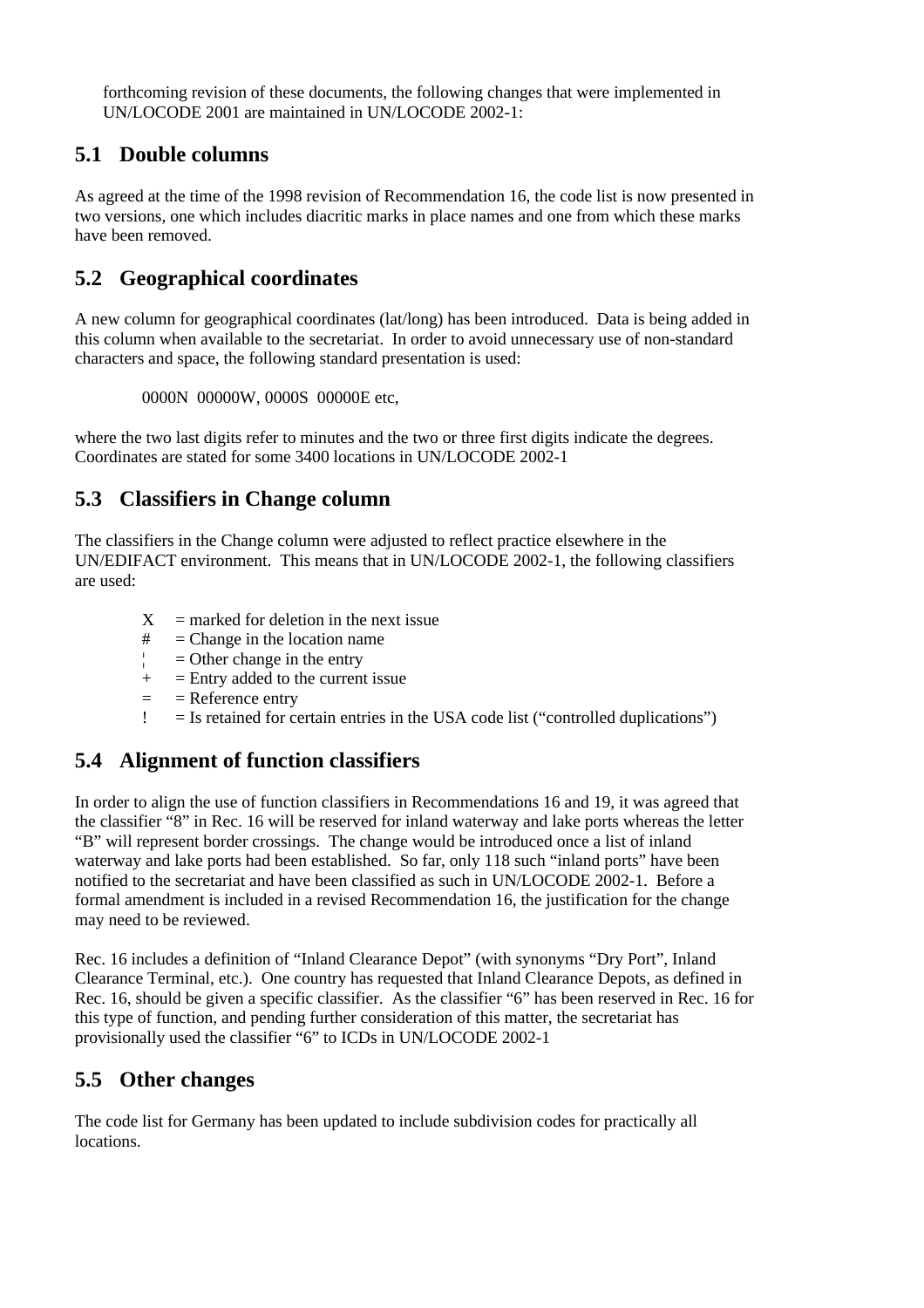# **UN/LOCODE IN FIGURES**

6. The UN/LOCODE main code list now contains 35460 entries. 2503 entries (marked with a "+" sign) have been added in the 2002-1 version. Changes in location names  $(\#)$  - most of them caused by spelling errors - have been made in 100 cases and other changes (¦) in 597 entries, in most cases because of the addition of functions, subdivision codes and coordinates.

7. 24 entries (marked with a "X") will be deleted from the next issue. Most of the proposed deletions refer to places which are unknown or do not qualify for inclusion, or are duplicate entries. The reason for deletion is stated in the Remarks column. Entries marked for deletion in UN/LOCODE 2001-2 have now been removed; their code elements will, when relevant, be reserved for a period of five years.

8. The UN/LOCODE database now contains a total of 67872 entries.

9. The Universal Postal Union has adopted the UN/LOCODE as a basis for location codes used as International Mail Processing Centres (IMPC), at present nearly 1400 such location entries exist. The Statistical Office of the European Union (EUROSTAT) is using the UN/LOCODE for certain statistical reporting related to nearly 1600 port functions. In both cases, the UPU and EUROSTAT databases are incorporated in the UN/LOCODE database. In the UPU case code extensions are used, as envisaged in para 4.1 of the UN/LOCODE Manual, Part 1. It is recalled that UN/LOCODE database also includes similar databases from IATA (11000 entries), ECLAC (450 records) and Lloyds Register (18000 records).

### **USA country revision**

10. After a major revision in 2001 of the code list for USA, still 5396 entries remain with "RQ" status, not having been verified since 1993. These will be reviewed with a view to establishing their correct status.

11. There still remain about 105 cases in the US code list where the 3-letter part of the code duplicates IATA airport identifiers. These mainly refer to military installations and minor facilities which are of little relevance for UN/LOCODE users. The entries concerned have been marked with an exclamation mark (!). In application of para. 3.1.4 of the UN/LOCODE Manual, these duplications should not cause any problems for users.

# **Application of inclusion criteria**

12. The adoption in 2000 of new inclusion criteria enabled the Secretariat to review a large number of outstanding requests for inclusion of place names; over 24.000 entries now have been given one of the "approved" status indicators. The status classifier "RQ" (Request under consideration) is now used only in cases where it has not been possible to verify the existence of a location. However, some 9.400 entries with RQ status remain to be examined with a view to upgrading.

# **Handling of IATA codes**

13. The fact that some IATA 3-letter codes differ from existing codes for the same places in UN/LOCODE has caused problems for users. In order to resolve this problem, the UN/LOCODE Expert Group agreed to introduce a separate column, to be used only in cases where the IATA code deviates from UN/LOCODE. In all other cases, the presence of an airport function code would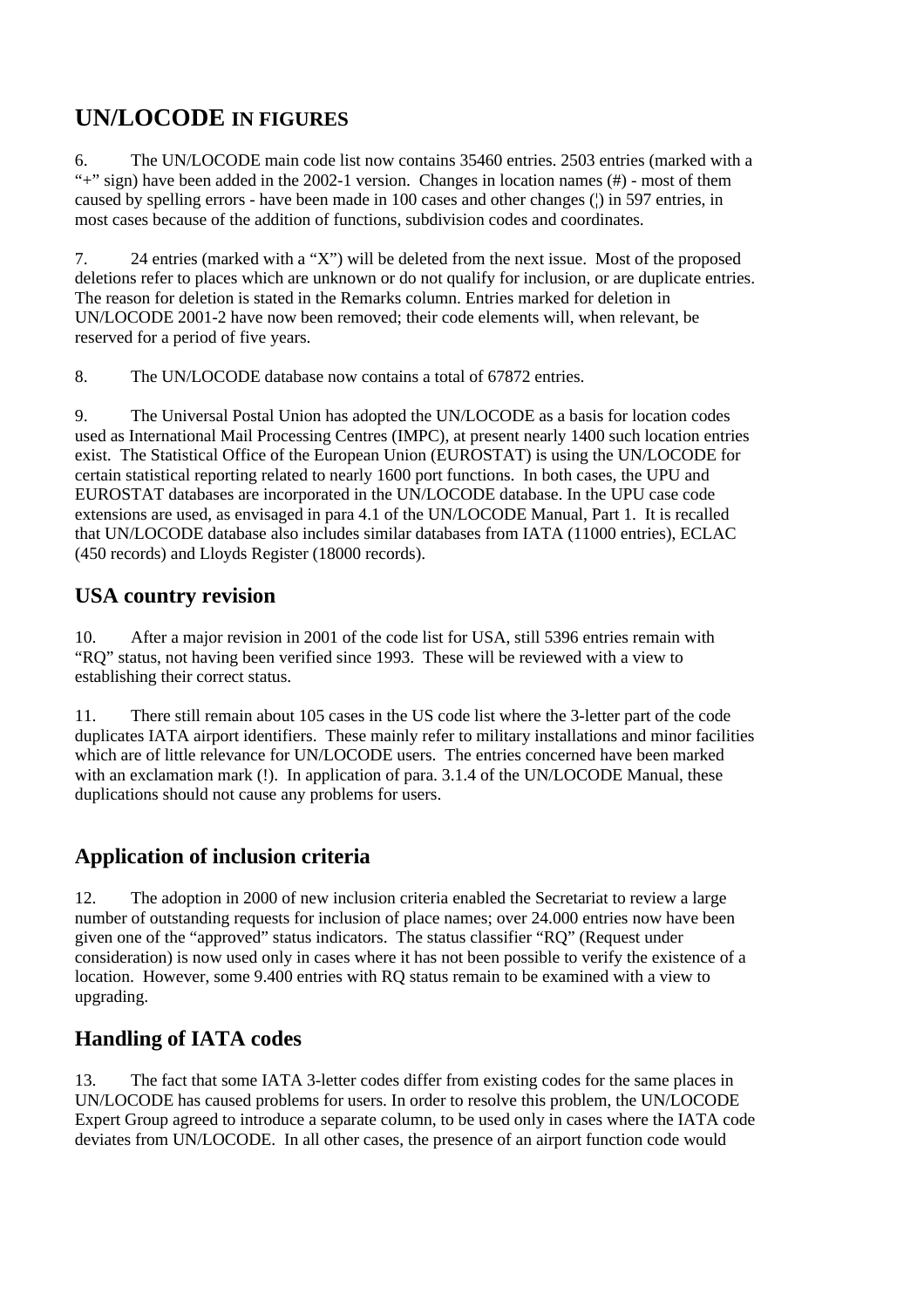mean that the code elements are identical. In UN/LOCODE 2002-1, this rule has now been applied for all countries; the result is that the "IATA column" contains around 600 differing IATA codes

### New Request procedure

14. Para 6.2.1 of the UN/LOCODE Manual stipulates that requests for inclusion of additional locations should preferably be transmitted on diskette or other electronic medium. In connection with the publication of UN/LOCODE 2001, an electronic form for submitting requests was introduced on the web-site, enabling requestors to put forward any requests for new code entries directly by entering the data specified on that form. See Annex 2.

15. The electronic Request form should preferably be used. However, for occasional proposals of a limited number, not exceeding 10 entries, hard copy, e-mail or fax transmission is still acceptable. Moreover, for more extensive lists of requests, these can also be submitted as an EXCEL file. In both cases, the condition is that all required information is provided. The file formats, which are acceptable for request submissions, are specified in Section 6.4. of the Manual. These include

Microsoft ACCESS, version 97 or newer

Microsoft EXCEL, version 5.0/95 or newer

16. It is also possible to use a character separated ASCII file or a table ASCII file for request submissions, as described in section 6.4.3 of the Manual.

# Use of diacritic signs in UN/LOCODE

17. Place names in the UN/LOCODE are given in their national language versions as expressed in the Roman alphabet using the 26 characters of the character set adopted for international trade data interchange, with diacritic signs, when practicable (cf. para 3.2.2 of the UN/LOCODE Manual). International Standard character sets are laid down in ISO 8859-1 (1987) and ISO 10646-1 (1993); the standard United States character set (437), which conforms to these ISO standards, is also widely used in trade data interchange.

18. Several countries use national alphabets based on the 26 character set referred to above, but with the addition of diacritical signs which may change the pronunciation of the names concerned, their place in the alphabetical order and sometimes their meaning. With the increasing use of UN/LOCODE also in national and regional trade, the absence of diacritic signs caused serious disadvantages and problems for users.

19. For these reasons it was agreed in 1995 to introduce in the data base such characters which consist of a basic letter of the 26 character set, to which has been added a diacritic sign (examples are â, å, ä, é, è, ö, ô, ü), and to produce print-out on paper and Web pages showing these characters. (As the diacritic character "o with an oblique stroke", used in Danish and Norwegian, is not available in character set 437, the Secretariat used the Multilingual Character Set 850 to produce print-out showing that particular character. Moreover, the character "ae with ligature", also used in these languages had to be replaced by a single "a").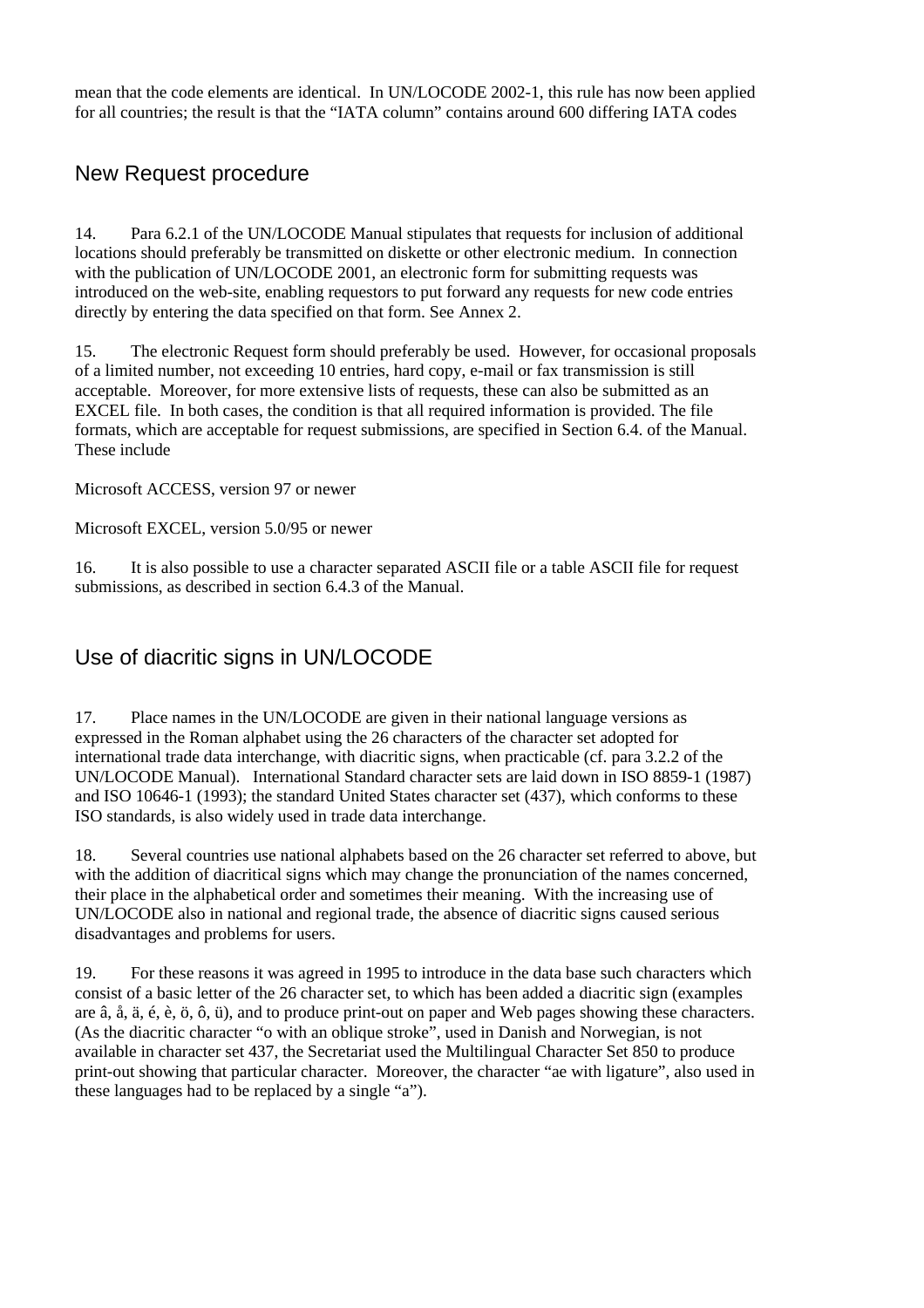20. However, where UN/LOCODE is distributed on diskettes in ASCII format, certain types of software (DOS Editor, Windows Write, etc) will show these diacritics as different graphic signs. If newer software is used (Word Perfect, Word for Windows and others) the proper diacritic characters will appear.

21. The introduction of diacritic signs as from the 1995 UN/LOCODE therefore had some undesirable effects for certain users importing or printing out data from the UN/LOCODE ASCII file. Diacritic characters in some cases were represented by other characters or graphic signs and thus became meaningless. The reason is that, although international standards exist for character sets including accents and diacritic characters, industry standards do not always allow their use.

22. To aid users with such problems, as from the 2001 version of UN/LOCODE, two columns are provided for place names, one reflecting national name versions, with diacritic signs, and one in which diacritic signs have been removed from the names.

23. Annex 1 to the present note lists those roman characters with accents and diacritic marks, which are used in location names in UN/LOCODE, with references to these ISO Standards. If they cannot be read with available equipment, the corresponding characters could be substituted as set out in Annex 1

24. Countries for which diacritic signs are use in UN/LOCODE 2002-1 include AT, BR, CH, CL, DE, DK, FI, FO, FR, HU, IS, MX, NO, PA, PE, PT, SE, SJ, TR and VN.

### **Sorting order**

25. Another problem is caused by the fact that alphabetical sorting conventions vary among countries using diacritic characters, and between computer software specifications. As the UN/LOCODE 2002-1 is produced mainly using the United States character set 437, the sorting order follows the one specified for that character set. To aid users, the 437 character set is illustrated in Annex 2 to this note.

26. For some countries a national sorting order exists; this is indicated under the country name, e.g. for Sweden: "Sorting order a - z, å, ä, ö"

27. It should be noted that the sorting order in the list without diacritic signs might differ from the one that contains such signs. The secretariat would be grateful to be informed about practical experiences among users. Solutions of any remaining technical problems will then be sought before the next issue of UN/LOCODE.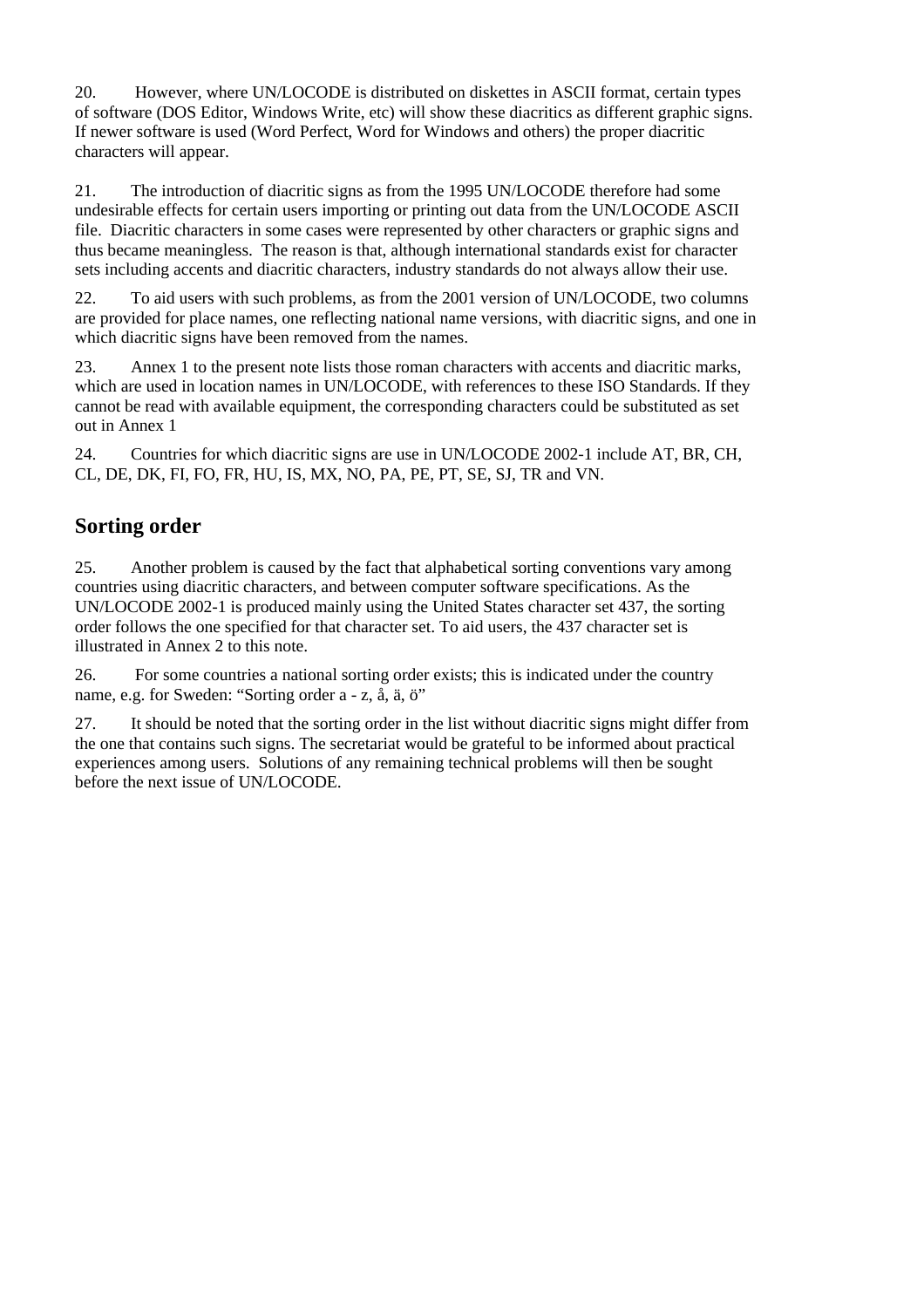# **ANNEX1**

# Diacritic marks and accented letters used in UN/LOCODE 2002-1

The characters with diacritic marks and accents, used in UN/LOCODE 2002-1, are listed below, with their corresponding descriptions and references in International Standards ISO 88591 and 10646-1. If these characters cannot be reproduced with the available character set, they could be replaced by the corresponding basic Latin characters, on a one for-one basis as indicated in the last column of the table below.

| <b>Diacritic</b>   |          | <b>Reference in ISO</b> | <b>Conversion</b>         |
|--------------------|----------|-------------------------|---------------------------|
|                    | $8859-1$ | 10646-1                 |                           |
| À                  |          | 192                     | $\boldsymbol{\mathsf{A}}$ |
| Á                  |          | 193                     | $\mathbf{A}$              |
| Â                  |          | 194                     | $\boldsymbol{\mathsf{A}}$ |
| $\tilde{\text{A}}$ |          | 195                     | $\mathbf{A}$              |
| Ä                  | 12/04    | 196                     | $\mathbf{A}$              |
| Å                  | 12/05    | 197                     | $\mathbf{A}$              |
| Æ                  | 12/06    | 198                     | $\boldsymbol{A}$          |
| Ç                  |          | 199                     | $\mathbf C$               |
| $\grave{\text{E}}$ |          | 200                     | ${\bf E}$                 |
| É                  |          | 201                     | ${\bf E}$                 |
| Ê                  |          | 202                     | ${\bf E}$                 |
| Ë                  |          | 203                     | ${\bf E}$                 |
| Ì                  |          | 204                     | $\mathbf I$               |
| Í                  |          | 205                     | $\mathbf I$               |
| $\hat{\textbf{I}}$ |          | 206                     | $\overline{I}$            |
| Ï                  |          | 207                     | $\mathbf I$               |
| $\tilde{\text{N}}$ |          | 209                     | $\overline{N}$            |
| Ò                  |          | 210                     | $\overline{O}$            |
| Ó                  |          | 211                     | $\mathbf{O}$              |
| Ô                  |          | 212                     | $\mathbf O$               |
| Õ                  |          | 213                     | $\mathbf O$               |
| Ö                  | 13/06    | 214                     | $\mathbf{O}$              |
| Ø                  | 13/08    | 216                     | $\mathcal{O}$             |
| Ù                  |          | 217                     | $\mathbf U$               |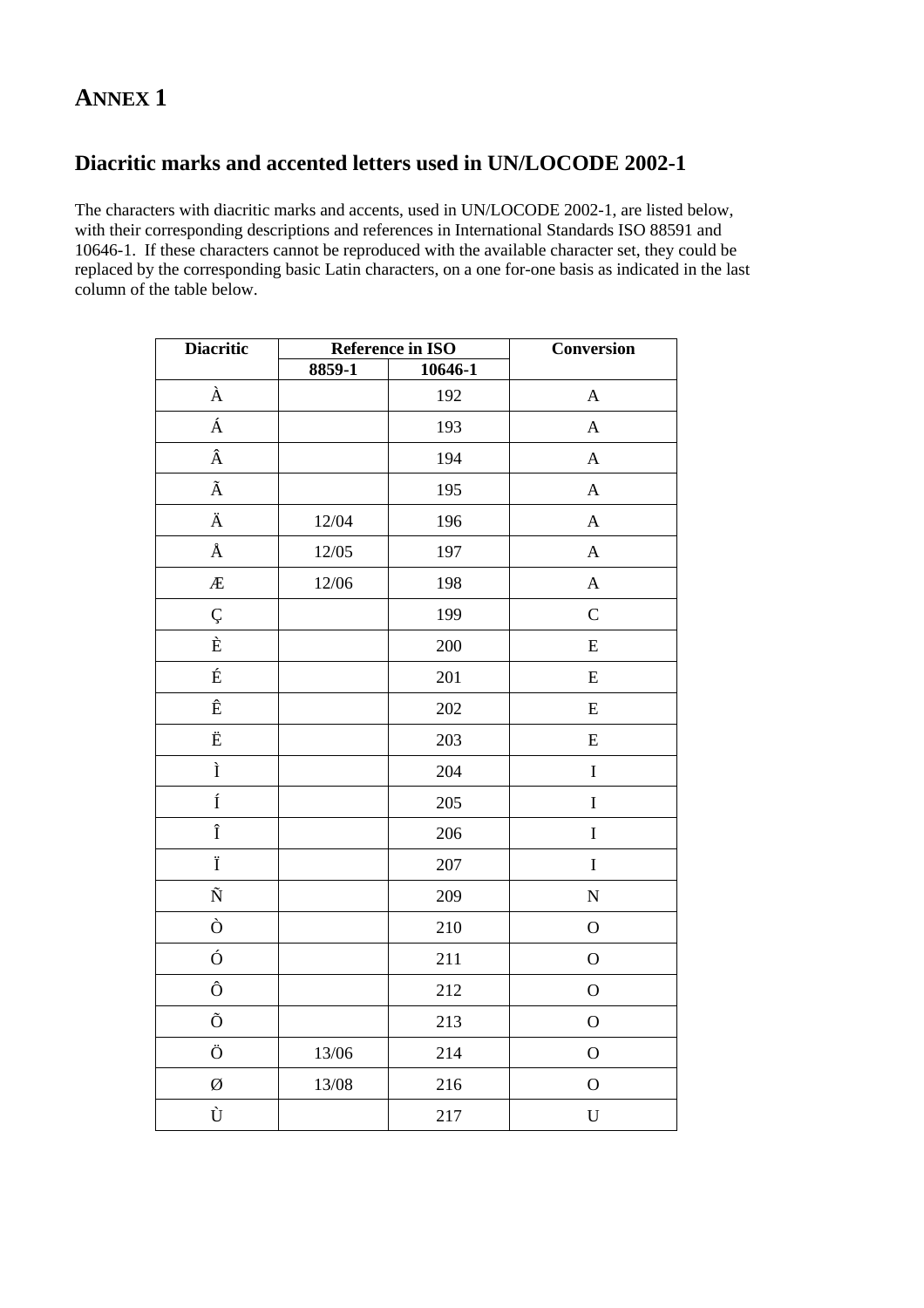| Ú                    |           | $218\,$ | $\mathbf U$  |
|----------------------|-----------|---------|--------------|
| Û                    |           | 219     | $\mathbf U$  |
| Ü                    | $13/12\,$ | 220     | $\mathbf U$  |
| Ý                    |           | $221\,$ | $\mathbf Y$  |
| $\grave{\text{A}}$   |           | 224     | $\mathbf{a}$ |
| Á                    |           | 225     | $\rm{a}$     |
| $\hat{\textbf{A}}$   | 14/02     | 226     | $\rm{a}$     |
| $\tilde{\text{A}}$   |           | 227     | $\mathbf{a}$ |
| $\ddot{\textrm{A}}$  | 14/04     | $228\,$ | $\rm{a}$     |
| $\hbox{\AA}$         | 14/05     | 229     | $\rm{a}$     |
| Æ                    | 14/06     | 230     | $\mathbf{a}$ |
| Ç                    |           | 231     | $\mathsf{C}$ |
| $\grave{\text{E}}$   | 14/08     | 232     | $\mathbf e$  |
| $\acute{\mathrm{E}}$ | 14/09     | 233     | $\mathbf e$  |
| $\triangle$          |           | 234     | $\mathbf e$  |
| $\ddot{\mathbf{E}}$  |           | 235     | $\mathbf e$  |
| $\mathbf{\hat{I}}$   |           | 236     | $\mathbf i$  |
| $\acute{\rm I}$      |           | 237     | $\rm i$      |
| $\hat{\textbf{I}}$   |           | 238     | $\mathbf{i}$ |
| Ï                    |           | 239     | $\rm i$      |
| $\tilde{\text{N}}$   |           | $241\,$ | $\mathbf n$  |
| Ò                    |           | 242     | $\mathbf{o}$ |
| Ó                    |           | 243     | $\mathbf 0$  |
| Ô                    |           | 244     | $\mathbf 0$  |
| Õ                    |           | 245     | $\mathbf 0$  |
| Ö                    | 15/06     | 246     | $\mathbf 0$  |
| Ø                    | 15/08     | 248     | $\mathbf 0$  |
| Ù                    |           | 249     | $\mathbf u$  |
| Ú                    |           | 250     | $\mathbf u$  |
| Û                    |           | 251     | $\mathbf u$  |
| Ü                    | $15/12\,$ | $252\,$ | $\mathbf u$  |
| Ý                    |           | 253     | $\mathbf y$  |
| Ÿ                    |           | 255     | $\mathbf y$  |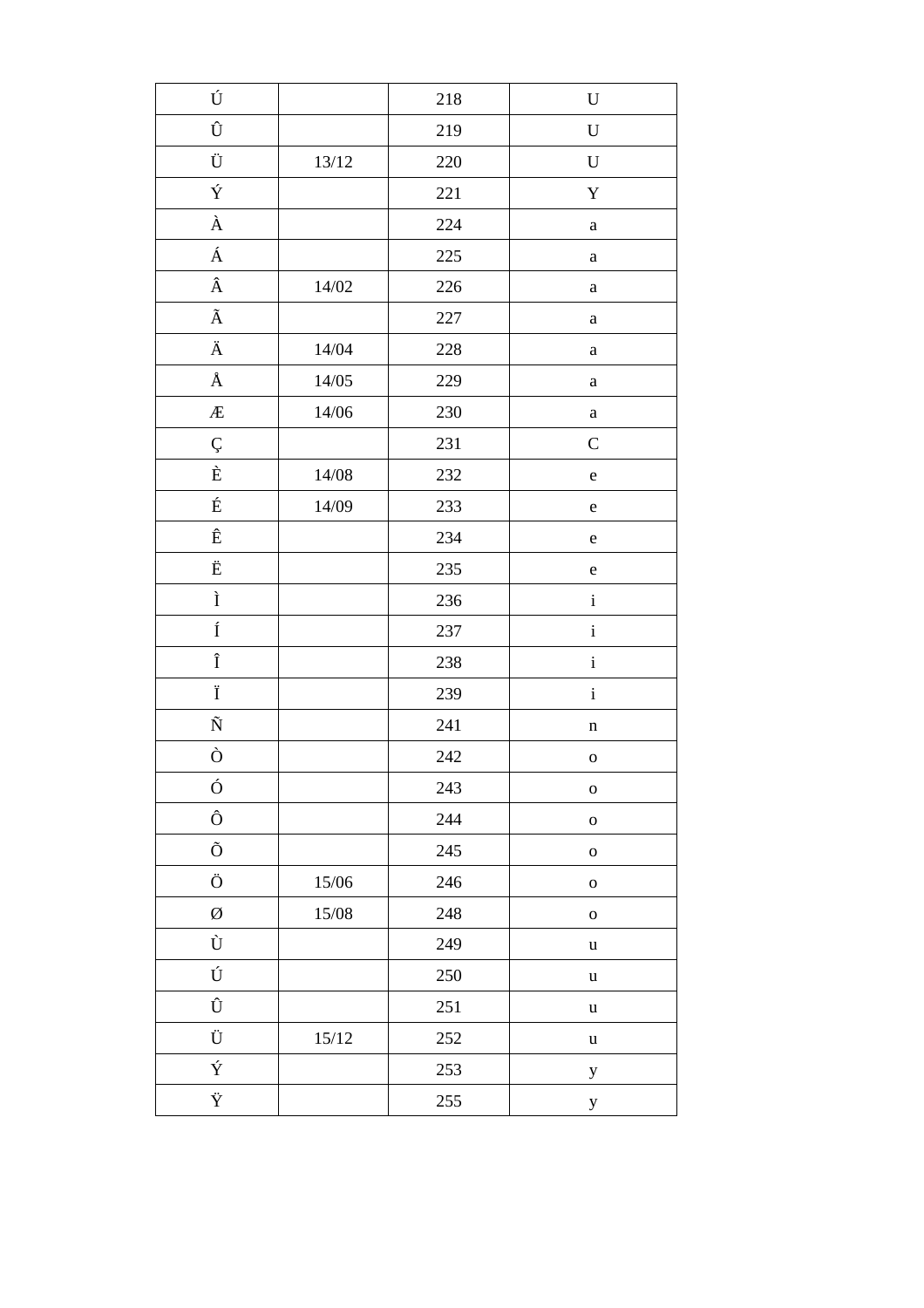If characters produced are irrelevant or not recognisable, the following examples of actual names will enable users to identify and substitute basic Latin characters in such names:

| FR MAC        | Mâcon: Substitute second character with "a"                                                       |
|---------------|---------------------------------------------------------------------------------------------------|
| <b>SE VAJ</b> | Väja: Substitute second character with "a"                                                        |
| <b>SE ALM</b> | Almhult: Substitute first character with "A"                                                      |
| <b>SE AMA</b> | Amål: Substitute first and third character with "a"                                               |
| DK AAR        | Arhus: Substitute first character with "A"                                                        |
| DK AGP        | Agerbæk: Substitute sixth character with "a"                                                      |
| DK ARK        | Ærøskøbing: Substitute first character with "A" Substitute third and sixth<br>characters with "o" |
| DE OKB        | Østbirk: Substitute first character with "O"                                                      |
| <b>SE GOT</b> | Göteborg: Substitute second character with "o"                                                    |
| <b>SE ORB</b> | Örebro: Substitute first character with "O"                                                       |
| DE LBC        | Lübeck: Substitute second character with "u"                                                      |
| DE UER        | Urzig: Substitute first character with "U"                                                        |
| FR BET        | Béthune: Substitute second character with "e"                                                     |
| FR CMP        | Compiègne: Substitute sixth character with "e"                                                    |